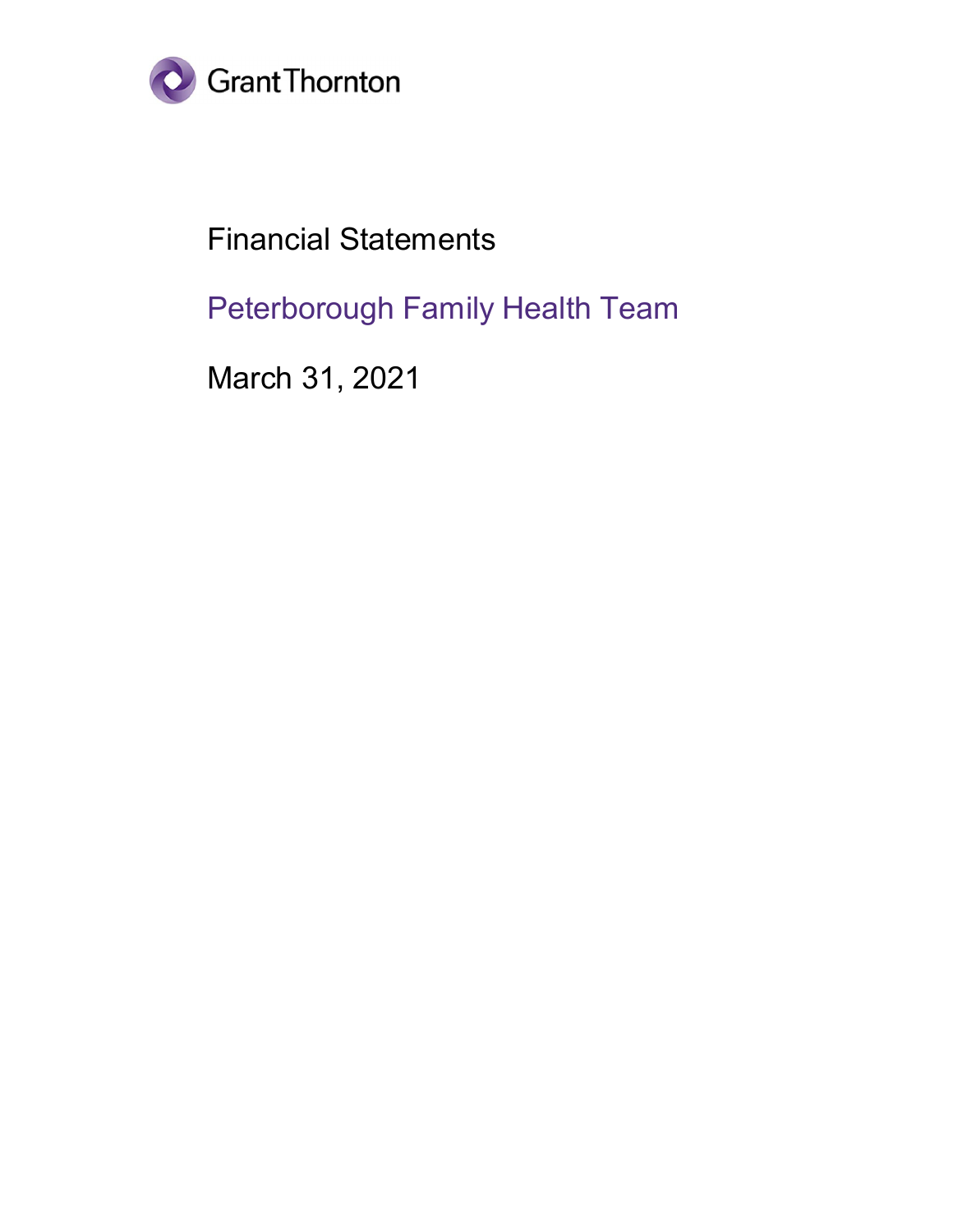# **Contents**

| . .<br>×<br>×<br>۰, |
|---------------------|
|---------------------|

| Independent Auditor's Report           | $1 - 2$ |
|----------------------------------------|---------|
| <b>Statement of Financial Position</b> | 3       |
| Statement of Changes in Fund Balances  | 4       |
| <b>Statement of Operations</b>         | 5       |
| <b>Statement of Cash Flows</b>         | 6       |
| Notes to the Financial Statements      | 7 - 12  |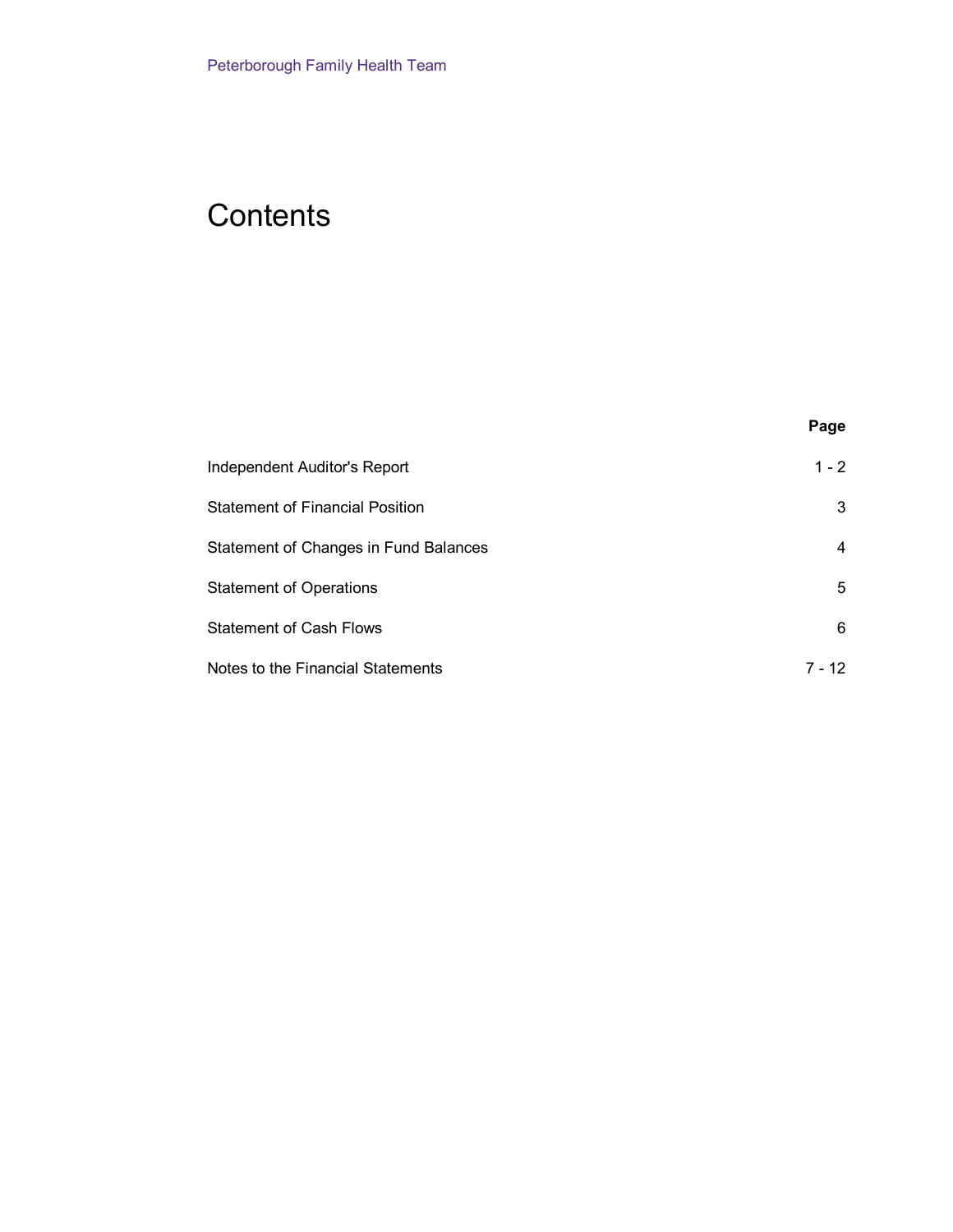

# Independent Auditor's Report

**Grant Thornton LLP** 362 Queen Street Peterborough, ON K9H 3J6

T +1 705 743 5020 F +1 705 743 5081 www.GrantThornton.ca

To the Board of Directors of Peterborough Family Health Team

#### **Qualified opinion**

We have audited the financial statements of Peterborough Family Health Team, which comprise the statement of financial position as at March 31, 2021, and the statements of changes in fund balances, operations, and cash flows for the year then ended, and notes to the financial statements, including a summary of significant accounting policies.

In our opinion, except for the effects of the matter described in the Basis for Qualified Opinion section of our report, the accompanying financial statements present fairly, in all material respects, the financial position of the organization as at March 31, 2021, and the results of its operations and cash flows for the year then ended in accordance with Canadian accounting standards for not-for-profit organizations.

#### **Basis for qualified opinion**

Note 2 describes the accounting policy with respect to the organization's tangible capital assets. This note indicates that the organization's tangible capital assets are reported as an expenditure on the statement of operations in the period of acquisition which is not in accordance with Canadian accounting standards for not-for-profit organizations. For organizations with revenue exceeding \$500,000, Canadian accounting standards for not-for-profit organizations require that tangible capital assets be recognized at cost at the time of acquisition and amortized over the useful life of the asset. Also, organizations that follow the deferral method of accounting for contributions, must amortize the contributions over the useful life of the asset. Had the organization followed these policies, capital assets and deferred contributions would have increased by \$87,054 (2020 - \$131,065), and amortization revenues and expenses would have increased by \$44,011 (2020 - \$37,907). Our audit opinion on the financial statements for the year ended March 31, 2020 was also modified for the same issue.

We conducted our audit in accordance with Canadian generally accepted auditing standards. Our responsibilities under those standards are further described in the Auditor's responsibilities for the audit of the financial statements section of our report. We are independent of the organization in accordance with the ethical requirements that are relevant to our audit of the financial statements in Canada, and we have fulfilled our other ethical responsibilities in accordance with these requirements. We believe that the audit evidence we have obtained is sufficient and appropriate to provide a basis for our qualified opinion.

#### **Responsibilities of management and those charged with governance for the financial statements**

Management is responsible for the preparation and fair presentation of the financial statements in accordance with Canadian accounting standards for not-for-profit organizations, and for such internal control as management determines is necessary to enable the preparation of financial statements that are free from material misstatement, whether due to fraud or error.

> Audit | Tax | Advisory © Grant Thornton LLP. A Canadian Member of Grant Thornton International Ltd 1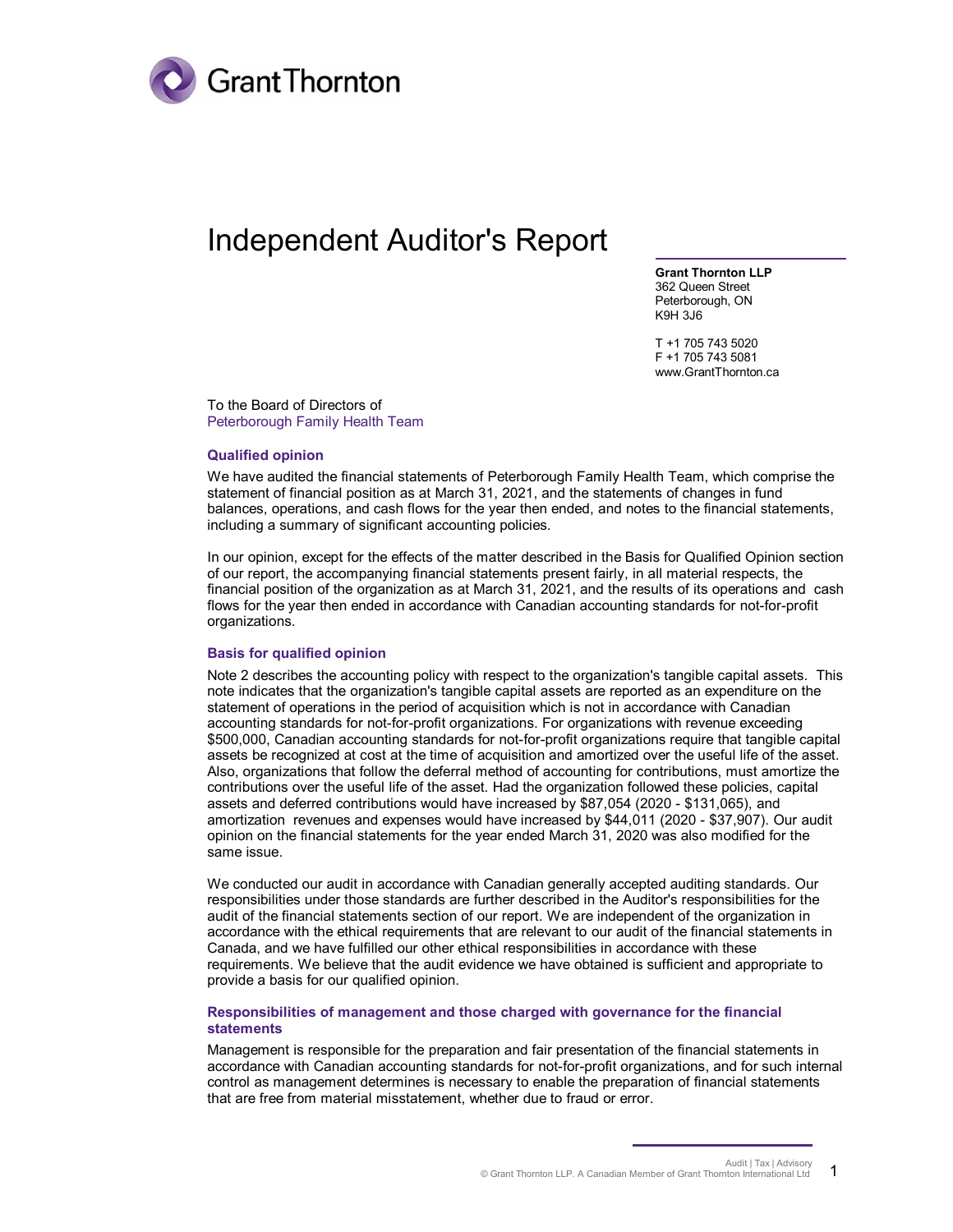# Independent Auditor's Report (continued)

In preparing the financial statements, management is responsible for assessing the organization's ability to continue as a going concern, disclosing, as applicable, matters related to going concern and using the going concern basis of accounting unless management either intends to liquidate the organization or to cease operations, or has no realistic alternative but to do so.

Those charged with governance are responsible for overseeing the organization's financial reporting process.

#### **Auditor's responsibilities for the audit of the financial statements**

Our objectives are to obtain reasonable assurance about whether the financial statements as a whole are free from material misstatement, whether due to fraud or error, and to issue an auditor's report that includes our opinion. Reasonable assurance is a high level of assurance, but is not a guarantee that an audit conducted in accordance with Canadian generally accepted auditing standards will always detect a material misstatement when it exists. Misstatements can arise from fraud or error and are considered material if, individually or in the aggregate, they could reasonably be expected to influence the economic decisions of users taken on the basis of these financial statements. As part of an audit in accordance with Canadian generally accepted auditing standards, we exercise professional judgment and maintain professional skepticism throughout the audit. We also:

- Identify and assess the risks of material misstatement of the financial statements, whether due to fraud or error, design and perform audit procedures responsive to those risks, and obtain audit evidence that is sufficient and appropriate to provide a basis for our opinion. The risk of not detecting a material misstatement resulting from fraud is higher than for one resulting from error, as fraud may involve collusion, forgery, intentional omissions, misrepresentations, or the override of internal control.
- Obtain an understanding of internal control relevant to the audit in order to design audit procedures that are appropriate in the circumstances, but not for the purpose of expressing an opinion on the effectiveness of the organization's internal control.
- Evaluate the appropriateness of accounting policies used and the reasonableness of accounting estimates and related disclosures made by management.
- Conclude on the appropriateness of management's use of the going concern basis of accounting and, based on the audit evidence obtained, whether a material uncertainty exists related to events or conditions that may cast significant doubt on the organization's ability to continue as a going concern. If we conclude that a material uncertainty exists, we are required to draw attention in our auditor's report to the related disclosures in the financial statements or, if such disclosures are inadequate, to modify our opinion. Our conclusions are based on the audit evidence obtained up to the date of our auditor's report. However, future events or conditions may cause the organization to cease to continue as a going concern.
- Evaluate the overall presentation, structure and content of the financial statements, including the disclosures, and whether the financial statements represent the underlying transactions and events in a manner that achieves fair presentation.

We communicate with those charged with governance regarding, among other matters, the planned scope and timing of the audit and significant audit findings, including any significant deficiencies in internal control that we identify during our audit.

Grant Thouton LLP

Peterborough, Canada May 25, 2021

Chartered Professional Accountants Licensed Public Accountants

Nathan Baker, Board Chair, June 23, 2021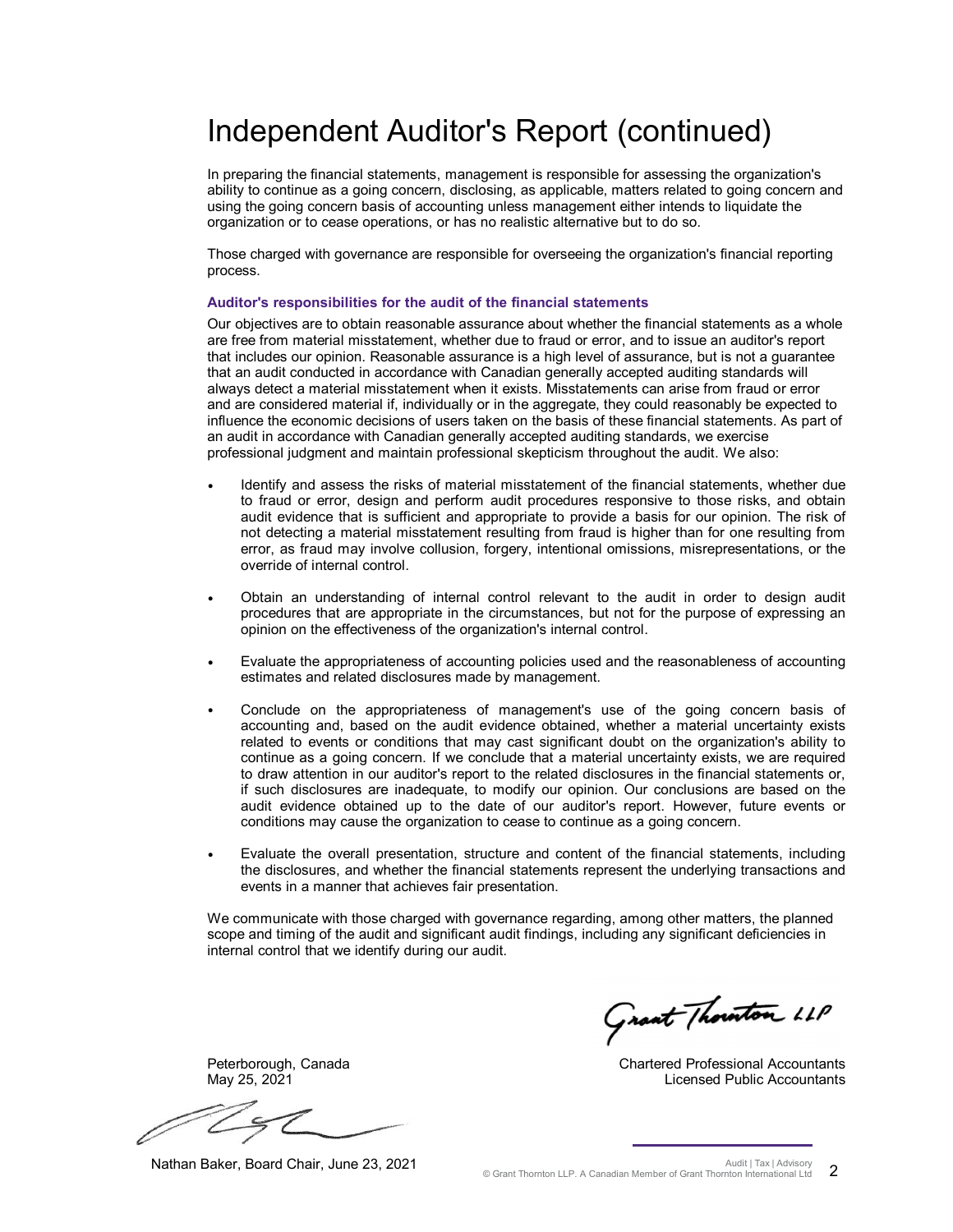### **Peterborough Family Health Team Statement of Financial Position**

| March 31                                              | 2021             | 2020      |
|-------------------------------------------------------|------------------|-----------|
| <b>Assets</b><br>Current<br>Cash                      | \$<br>773,250 \$ | 990,874   |
| Investments (Note 4)                                  | 300,000          |           |
| Accounts receivable (Note 5)                          | 96,326           | 70,042    |
| Prepaid expenses                                      | 108,340          | 113,240   |
|                                                       | 1,277,916 \$     | 1,174,156 |
| <b>Liabilities</b>                                    |                  |           |
| Current<br>Accounts payable and accrued liabilities   | \$<br>418,388 \$ | 310,146   |
| Government remittances payable                        | 15,256           | 95,722    |
| Deferred revenue (Note 6)                             | 67,984           | 13,100    |
| Amounts refundable to the Ministry of Health (Note 7) | 164,006          | 242,764   |
|                                                       | 665,634          | 661,732   |
| <b>Fund balances</b>                                  |                  |           |
| Unrestricted                                          | 582,282          | 482,424   |
| Internally restricted (Note 8)                        | 30,000           | 30,000    |
|                                                       | 612,282          | 512,424   |
|                                                       | 1,277,916 \$     | 1,174,156 |

Operating lease commitments (Note 9)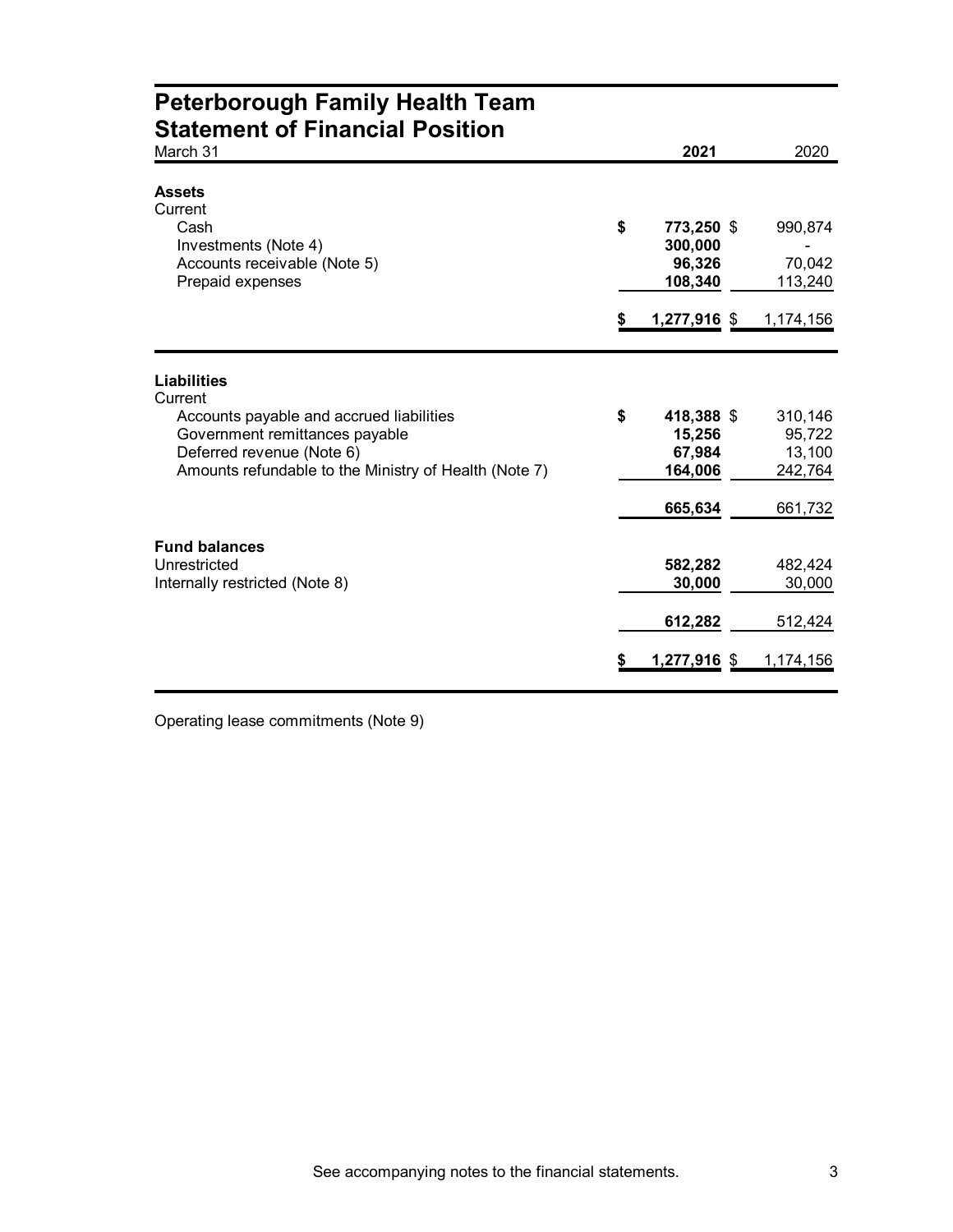## **Peterborough Family Health Team Statement of Changes in Fund Balances**

Year ended March 31

|                                                           | <b>Unrestricted</b> | <b>Internally</b><br><b>Restricted</b> | Total<br>2021 | Total<br>2020 |
|-----------------------------------------------------------|---------------------|----------------------------------------|---------------|---------------|
| Balance, beginning of year                                | \$<br>482,424 \$    | 30,000 \$                              | 512,424 \$    | 417,083       |
| Excess (deficiency) of revenues<br>over expenses (Note 8) | 188,996             | (89,138)                               | 99,858        | 95.341        |
| Interfund transfer (Note 8)                               | (89,138)            | 89,138                                 |               |               |
| Balance, end of year                                      | 582,282 \$          | $30,000$ \$                            | 612,282 \$    | 512,424       |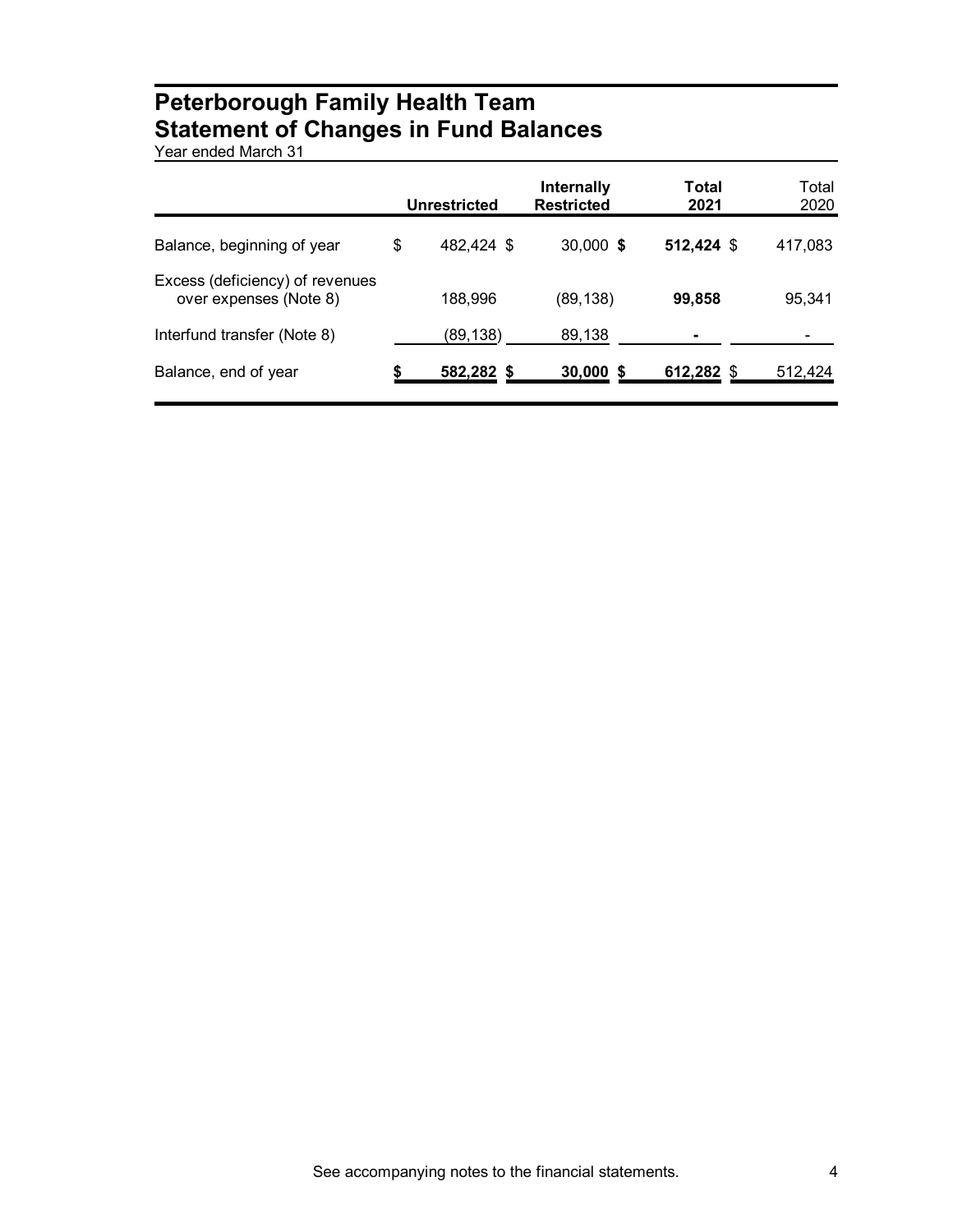| alvonum vi vpvi                                                        |                                                 |                       |                |
|------------------------------------------------------------------------|-------------------------------------------------|-----------------------|----------------|
| Year ended March 31                                                    | 2021<br><b>Budget</b><br>Unaudited<br>(Note 14) | 2021<br><b>Actual</b> | 2020<br>Actual |
|                                                                        |                                                 |                       |                |
| Revenues<br>Ministry of Health<br>Greater Peterborough Health Services | \$<br>11,216,836 \$                             | 11,246,469 \$         | 10,912,488     |
| Foundation                                                             |                                                 | 39,834                | 21,862         |
| Other funding                                                          |                                                 | 318,866               | 323,355        |
| Interest income                                                        |                                                 | 3,494                 | 6,007          |
|                                                                        | 11,216,836                                      | 11,608,663            | 11,263,712     |
| <b>Expenses</b>                                                        |                                                 |                       |                |
| Human resources                                                        |                                                 |                       |                |
| Clinical                                                               | 7,637,132                                       | 7,515,074             | 7,137,820      |
| Management and administrative                                          | 2,054,495                                       | 2,004,431             | 2,053,982      |
| Specialist sessional fees                                              |                                                 | 116,069               | 106,447        |
|                                                                        | 9,691,627                                       | 9,635,574             | 9,298,249      |
| Operational overhead                                                   |                                                 |                       |                |
| Premises costs                                                         |                                                 | 858,024               | 830,931        |
| Office, supplies, IT                                                   |                                                 | 539,637               | 524,873        |
| Travel                                                                 |                                                 | 45,018                | 66,266         |
| Training and development                                               |                                                 | 62,524                | 69,940         |
| Consulting, audit and legal                                            |                                                 | 35,097                | 79,143         |
| Recruitment and retention                                              |                                                 | 2,053                 | 14,046         |
| Insurance                                                              |                                                 | 40,180                | 35,046         |
| One time costs (Note 10)                                               |                                                 | 31,856                |                |
|                                                                        | 1,525,209                                       | 1,614,389             | 1,620,245      |
|                                                                        |                                                 |                       |                |
| Other project                                                          |                                                 |                       |                |
| expenses (Note 11)                                                     |                                                 | 258,842               | 249,877        |
|                                                                        | 11,216,836                                      | 11,508,805            | 11,168,371     |
| Excess of revenues over expenses                                       | \$                                              | \$<br>$99,858$ \$     | 95,341         |
|                                                                        |                                                 |                       |                |

### **Peterborough Family Health Team Statement of Operations**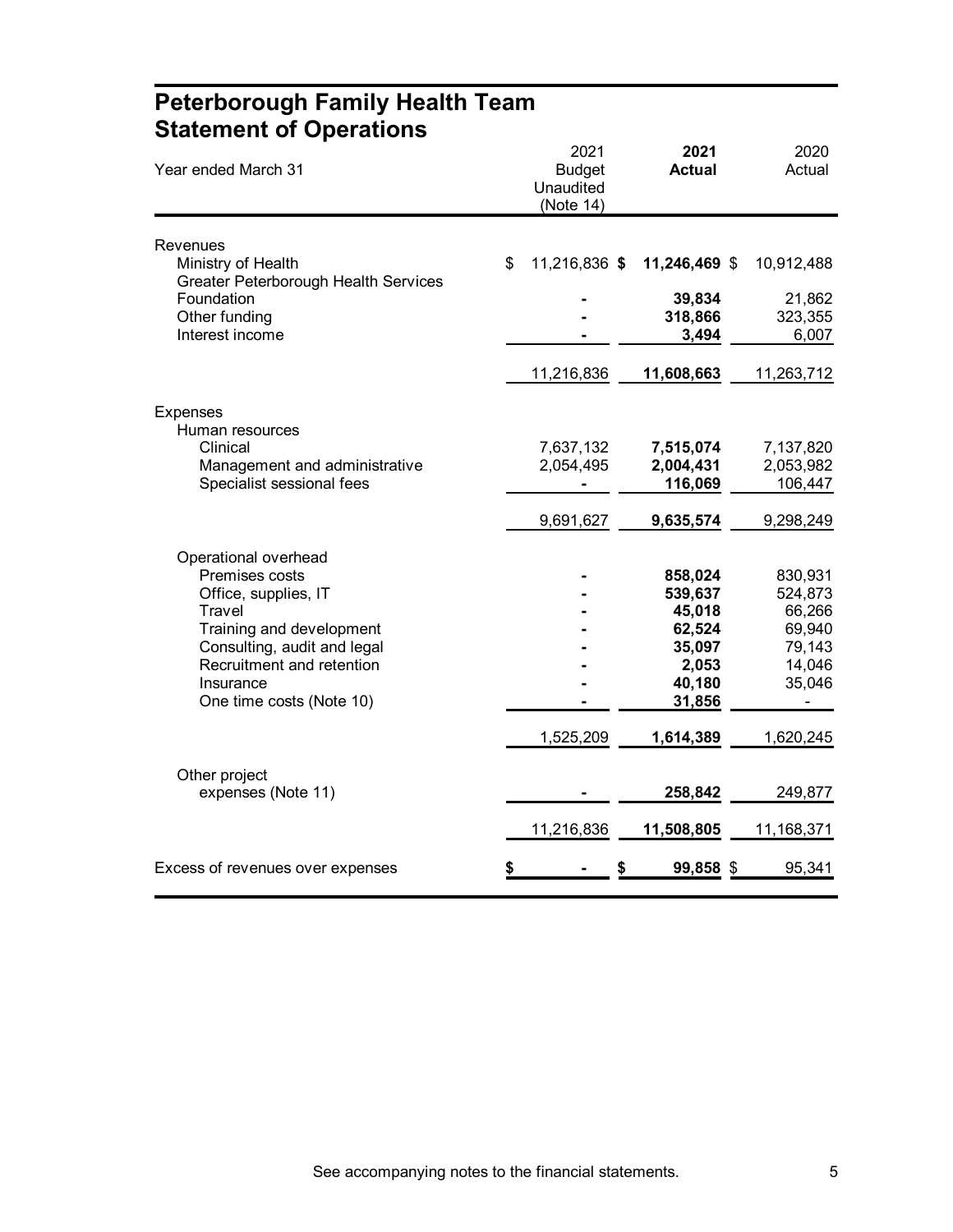| Peterborough Family Health Team                                                           |                 |            |
|-------------------------------------------------------------------------------------------|-----------------|------------|
| <b>Statement of Cash Flows</b><br>Year ended March 31                                     | 2021            | 2020       |
| Increase (decrease) in cash                                                               |                 |            |
| Operating<br>Excess of revenues over expenses<br>Change in non-cash working capital items | \$<br>99,858 \$ | 95,341     |
| Accounts receivable                                                                       | (26, 284)       | 126,420    |
| Prepaid expenses                                                                          | 4,900           | (10, 155)  |
| Accounts payable and accrued liabilities                                                  | 108,242         | (329, 838) |
| Government remittances                                                                    | (80, 466)       | 86,387     |
| Deferred revenue                                                                          | 54,884          | (50, 858)  |
| Amounts refundable to the Ministry of Health                                              | (78, 758)       | 185        |
|                                                                                           | 82,376          | (82, 518)  |
| Investing<br>Purchase of investments                                                      | (300, 000)      |            |
| Decrease in cash                                                                          | (217, 624)      | (82, 518)  |
| Cash<br>Beginning of year                                                                 | 990,874         | 1,073,392  |
| End of year                                                                               | 773,250 \$      | 990,874    |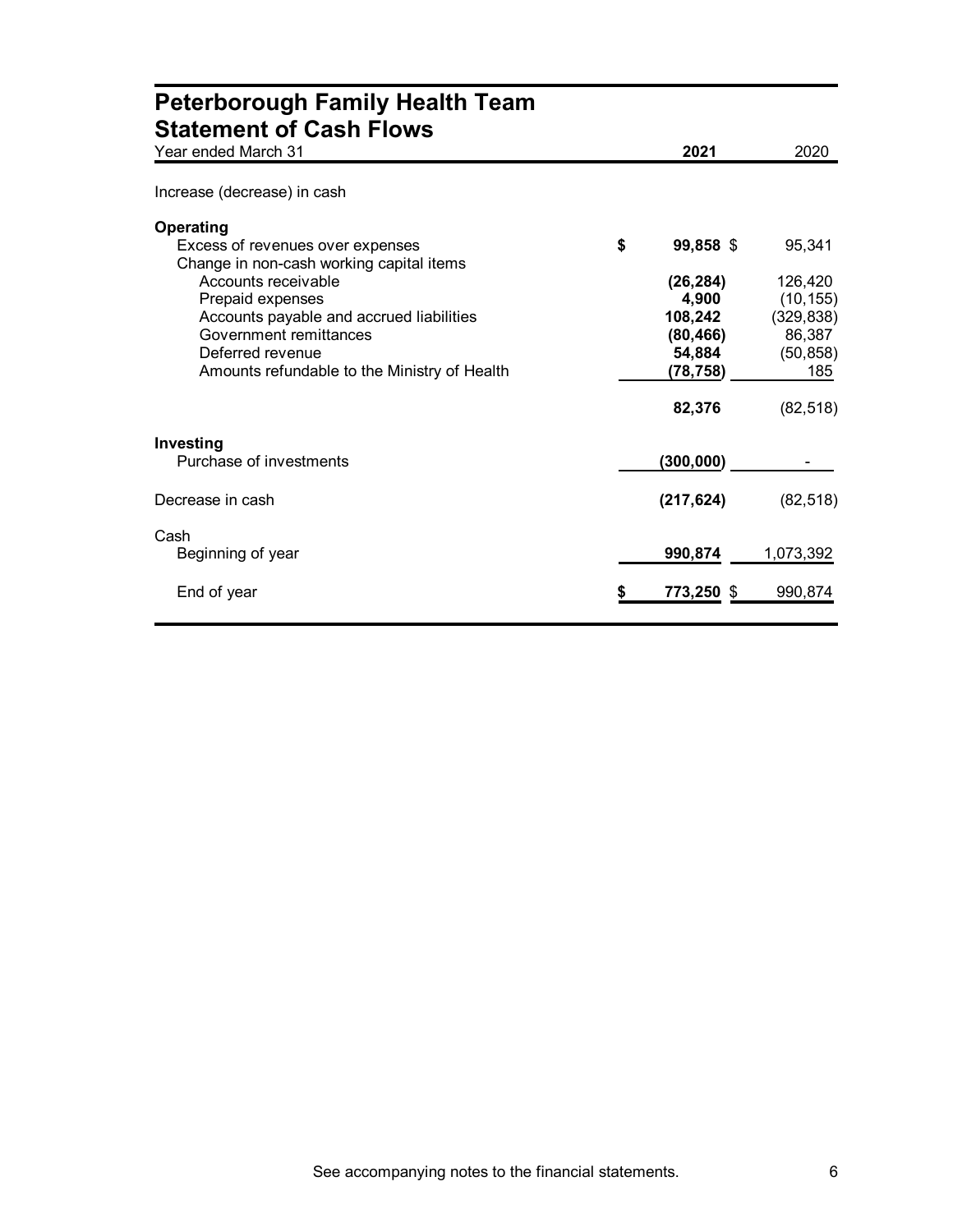March 31, 2021

### **1. Nature of operations**

Peterborough Family Health Team (the organization) is a not-for-profit organization incorporated on October 12, 2005 under the provisions of the Corporation Act of Ontario and received its status as a registered charity on October 15, 2009. The organization qualifies as a charitable not-forprofit organization as defined by the Federal and Ontario Income Tax Acts and consequently is not subject to corporate income taxes. The organization was formed to assist in the provision of enhanced primary health care services to the residents of the City of Peterborough, Peterborough County and surrounding areas.

### **2. Summary of significant accounting policies**

#### **Basis of accounting**

These financial statements have been prepared in accordance with Canadian accounting standards for not-for-profit organizations (ASNPO) with the exception of accounting for its tangible capital assets and deferred contributions as noted in the basis for qualified opinion. The significant policies are as follows:

#### **Revenue recognition**

Peterborough Family Health Team uses the deferral method of accounting. Restricted contributions are recognized as revenue in the year in which the related expenditures are incurred. Unrestricted contributions are recognized as revenue in the year when received or receivable if the amounts can be reasonably estimated and collection is reasonably assured.

Operating grants from the Ministry of Health are recorded as revenue in the period to which they relate. Unspent funds are recorded as a liability repayable to the Ministry of Health.

Interest income is recorded when earned.

#### **Capital assets**

Capital assets are reported as an expenditure on the statement of operations in the period of acquisition.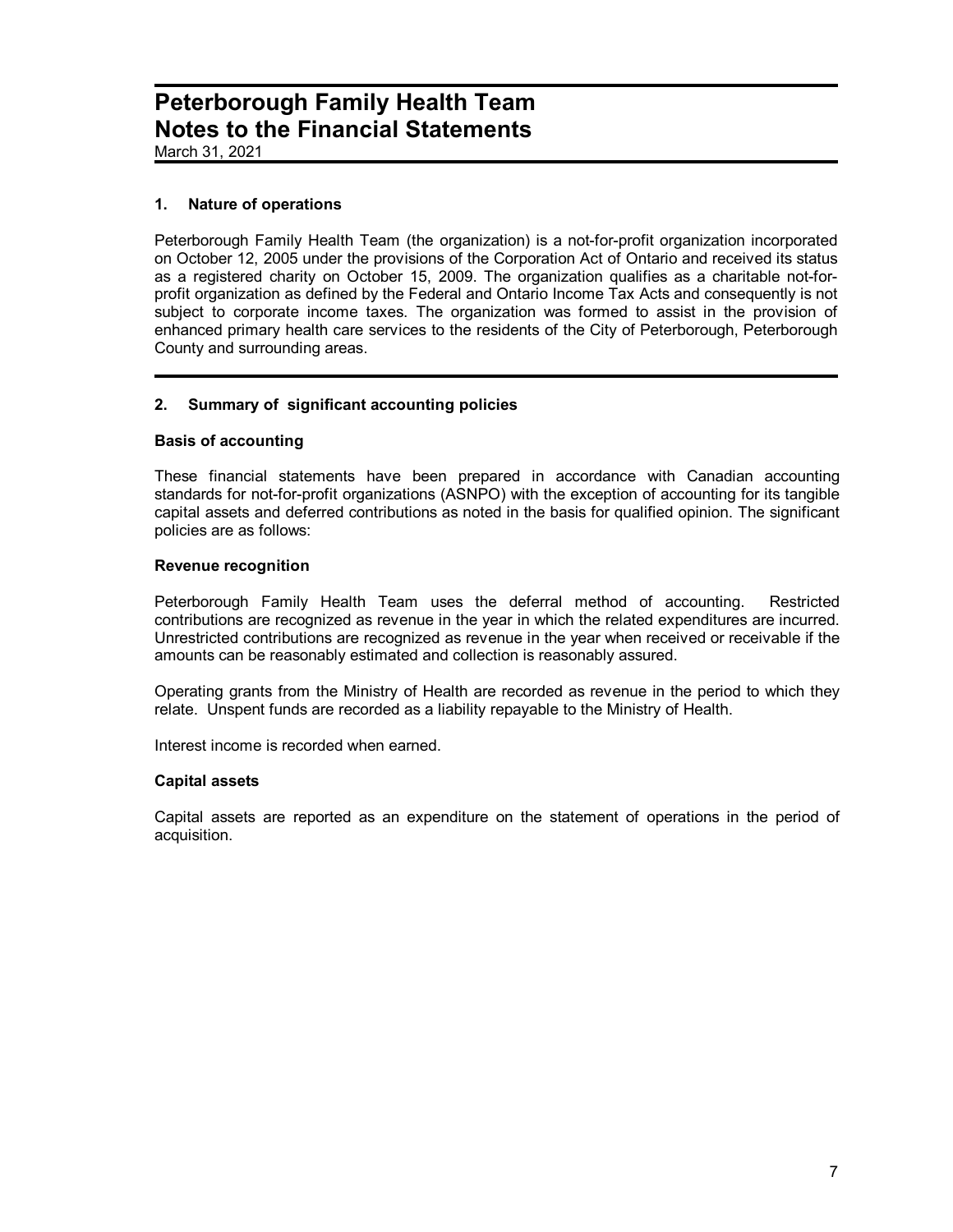March 31, 2021

### **2. Summary of significant accounting policies (continued)**

#### **Use of estimates**

Management reviews the carrying value of items in the financial statements at each reporting date to assess the need for revisions or any possibility of impairment. Management determines estimates based on assumptions that reflect the most probable set of economic conditions and planned courses of action. Estimates are reviewed periodically and adjustments are made to revenues and expenses as appropriate in the year they become known. The most significant items that involve the use of estimates are certain accrued liabilities.

In addition, the organization receives provincial grants for allowable operating costs. The Ministry has the right to adjust funding received by the organization based on the acceptance of those allowable operating costs. The Ministry is not required to communicate certain funding adjustments until after the submission of year end data. Since this data is not submitted until after the completion of the financial statements, the amount of funding received during the year may be increased or decreased subsequent to year end. The amount of revenue recognized in these financial statements represents management's best estimate of amounts that have been earned during the year. Actual results could differ from these and other estimates, the impact of which would be recorded in future periods.

### **Financial instruments**

The organization considers any contract creating a financial asset, liability or equity instrument as a financial instrument, except in certain limited circumstances. The organization accounts for the following as financial instruments:

- cash
- investments
- accounts receivable
- accounts payable
- amounts refundable to the Ministry of Health

A financial asset or liability is recognized when the organization becomes party to contractual provisions of the instrument.

The organization initially measures its financial assets and financial liabilities at fair value.

The organization subsequently measures all of its financial assets and financial liabilities at amortized cost with the exception of cash and investments, which are subsequently measured at fair value.

The organization removes financial liabilities, or a portion of, when the obligation is discharged, cancelled or expires.

Financial assets measured at cost are tested for impairment when there are indicators of impairment.

Financial assets or liabilities obtained in related party transaction are measured at the exchange amount.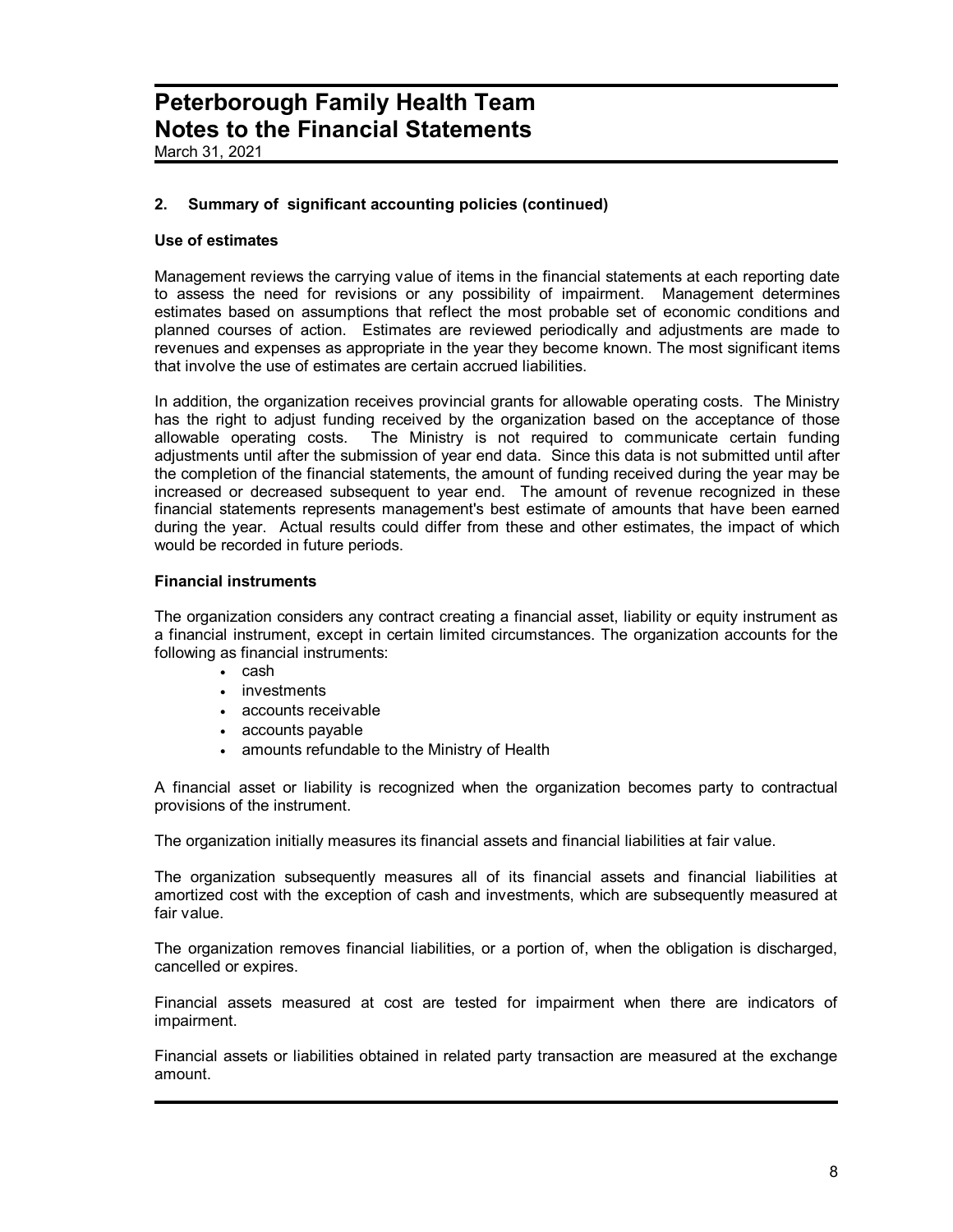March 31, 2021

### **3. Financial instruments**

The organization is exposed to various risks associated with its financial instruments as described below. Unless otherwise noted, there has been no change in risk exposure from the prior year.

(a) Credit risk

Credit risk is the risk of financial loss if a debtor fails to make a payment of accounts receivable when due. The maximum exposure to credit risk is the carrying value of accounts receivable. Accounts receivable are non-interest bearing and generally due within 30 days. At year end there is no impairment allowance as management believes the amounts are fully collectible. The organization is not exposed to significant credit risk.

(b) Liquidity risk

Liquidity risk is the risk that the organization will not be able to meet its obligations associated with financial liabilities. Cash flow from operations and government funding provide a substantial portion of the organization's cash requirements. The organization is not exposed to significant liquidity risk.

(c) Interest rate risk

Interest rate risk is the risk that the fair value of future cash flows of a financial instrument will fluctuate because of changes in market interest rates. The organization is not exposed to significant interest rate risk.

#### **4. Investments**

The investments consist of a Guaranteed Investment Certificate with a maturity date of April 2021 and an effective yield of 0.50% per annum.

#### **5. Accounts receivable**

Accounts receivable consists of the following:

|                   |   | 2021        | 2020   |
|-------------------|---|-------------|--------|
| Trade receivables | S | $34,534$ \$ | 6,089  |
| HST receivable    |   | 61,792      | 63,953 |
|                   |   | $96,326$ \$ | 70,042 |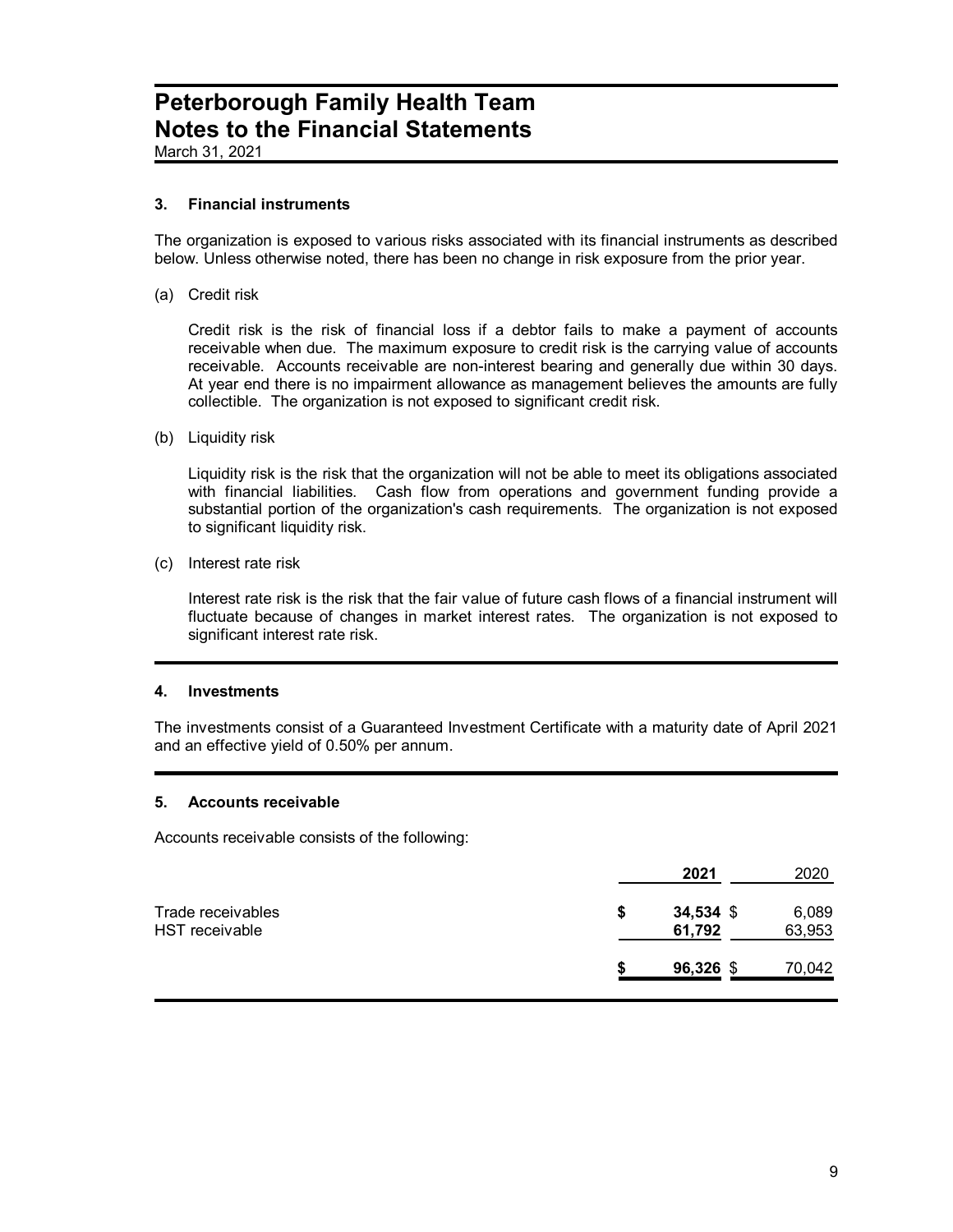March 31, 2021

### **6. Deferred revenue**

Deferred revenue consists of the following:

|                                 | 2021            | 2020   |
|---------------------------------|-----------------|--------|
| <b>Physician Recruitment</b>    | \$<br>26,435 \$ | 11,235 |
| <b>Grand Rounds</b>             | 20,000          |        |
| New Canadian Centre Program     | 16,694          |        |
| <b>OHT Doctor Stipend</b>       | 2,560           |        |
| <b>Compassion Fund</b>          | 2,295           |        |
| Youth Sports Concussion Program | -               | 1,865  |
|                                 | 67,984 \$       | 13,100 |

### **7. Amounts refundable to the Ministry of Health**

Amounts repayable to the Ministry of Health are unspent funds in a given year.

|                                        |   | 2021       | 2020    |
|----------------------------------------|---|------------|---------|
| <b>Family Health Team Funding 2018</b> | S | ۰          | 81,025  |
| Family Health Team Funding 2019        |   | 161,554    | 161,554 |
| Family Health Team Funding 2020        |   | 185        | 185     |
| Family Health Team Funding 2021        |   | 2,267      | ۰       |
|                                        |   | 164,006 \$ | 242,764 |

#### **8. Internally Restricted Fund**

Use of these funds is restricted to the organization's supplemental unemployment benefit plan for illness covering employees who have successfully completed their probationary period. This plan has been approved by Canada Revenue Agency. The organization incurred \$89,138 (2020 - \$20,979) of human resource expenses which were charged to this fund during the year. The Board authorized an interfund transfer of \$89,138 (2020 - \$20,979) from the unrestricted fund to the internally restricted fund to replenish the fund.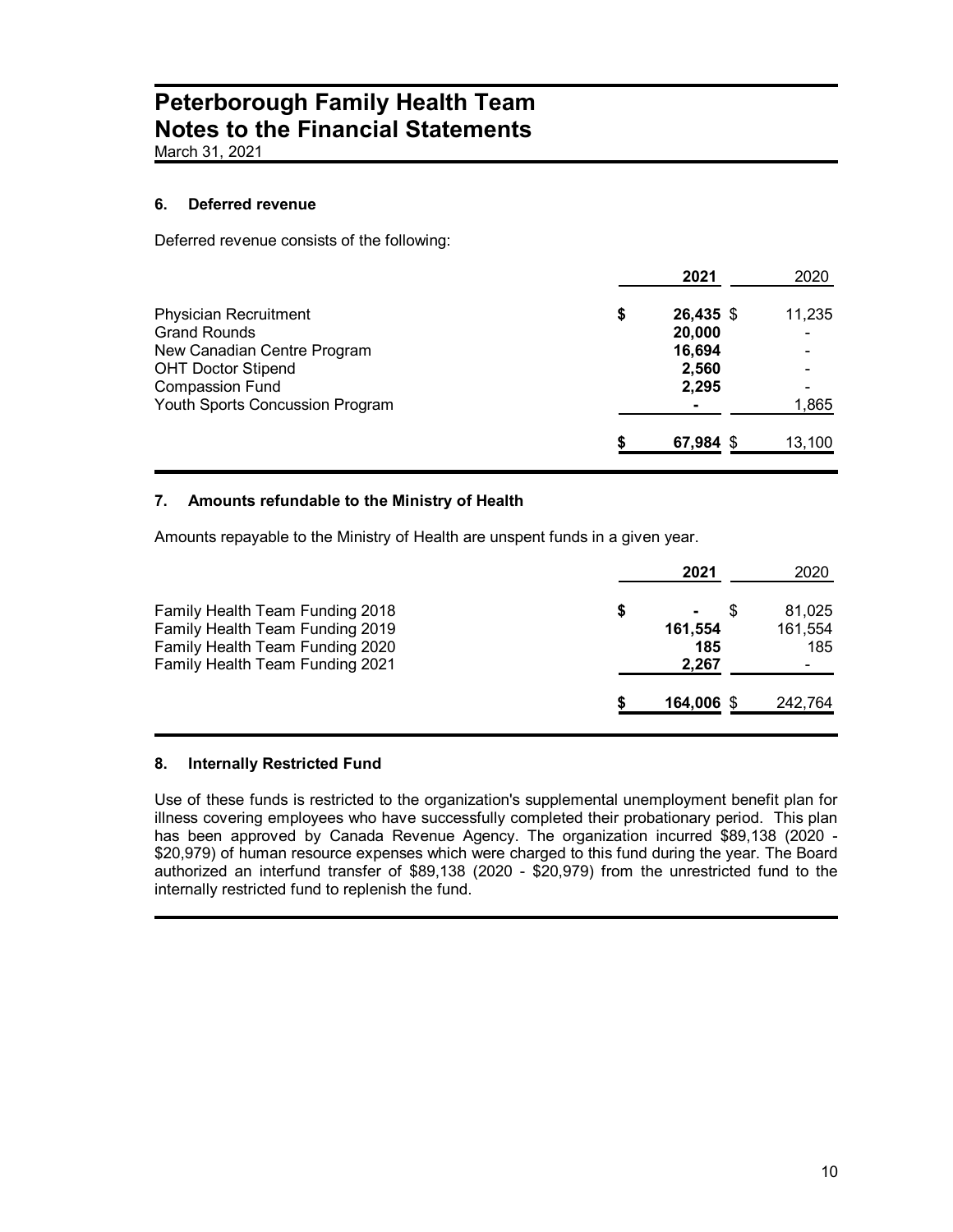### **9. Operating lease commitments**

The organization has various lease agreements for rental of multiple office and clinical spaces.

Required minimum payments on locations where lease agreements are in place are as follows:

| 2022             | \$<br>761,998   |
|------------------|-----------------|
| 2023             | 515,010         |
| 2024             | 333,864         |
| 2025             | 235,085         |
| 2026             | 219,830         |
| Subsequent years | 2,216,617       |
|                  |                 |
|                  | \$<br>4,282,404 |

#### **10. One time costs**

Included in one time costs are mental health and addiction service expenses using funding that was approved by the Ministry of Health.

#### **11. Other project expenses**

Included in other project expenses are costs incurred that are not funded by the Ministry of Health.

#### **12. Economic interest**

The organization has an economic interest in Greater Peterborough Health Services Foundation (the Foundation), as it solicits funds in the name of the organization and provides it with contributions to fund programs and initiatives that enhance community health services above and beyond funding from the Ministry of Health. Amounts received from the Foundation are used to fund other project expenses included on the statement of operations.